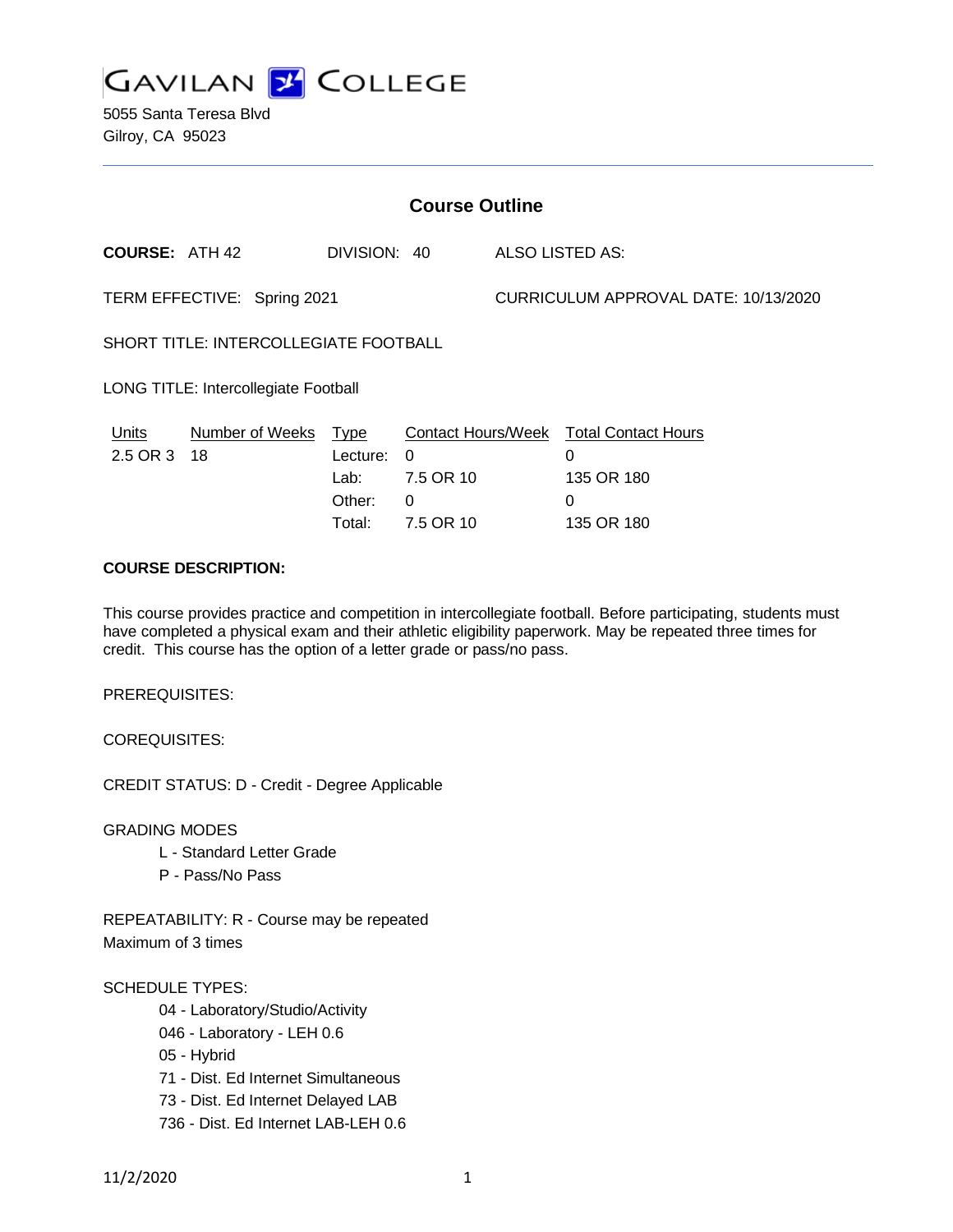# **STUDENT LEARNING OUTCOMES:**

By the end of this course, a student should:

1. Access the defensive system employed and produce offensive skills to attack this system.

2. Execute the appropriate defense by utilizing fundamentally sound defensive principles.

3. Execute the game plan for each contest, which will then support the game and season goals.

#### **CONTENT, STUDENT PERFORMANCE OBJECTIVES, OUT-OF-CLASS ASSIGNMENTS**

Curriculum Approval Date: 10/13/2020

#### 20 - 30 Hours

Content: Discussion of course requirements and objectives of the class. Stretching and conditioning drills will be introduced. Conditioning activities specific to the sport of football will be presented. This may include such drills as: NFL agility drill, weave and 'COD' drills. Students who repeat this class will have their skills or proficiencies enhanced by supervised repetition and practice.

Student Performance Objectives: Demonstrate proper stretching techniques. Identify the type of drill to be performed and get themselves organized to perform the drill by its name.

10 - 20 Hours

Content: Development of individual and team skills required for football. This may include working on pursuit, stunt and blitz drills by the defense and screens, draws, short yardage and the 2-minute drill for the offense. Discussions on the mental aspects required for intercollegiate competition will be held. Introduction and review of offensive and defensive schemes. Students who repeat this course will become more proficient in these skills through repetition of the drills. They will have an increased knowledge of the strategies involved in the offense and defense.

Student Performance Objectives: Demonstrate skill techniques specific to their individual position. Provide examples of what is meant by being "mentally tough". Execute the offensive and defensive systems in a scrimmage situation.

90 - 110 Hours

Content: Implement the game plan specific to that week's opponent. Students who repeat the course will improve on consistency and increase their success rate.

Student Performance Objectives: Execute the game plan set forth for that week's opponent.

13 - 18 Hours

Content: Individual meetings/evaluations of each player with the coach/instructor.

Student Performance Objectives: Evaluate your performance for the season and analyze areas for improvement.

2 Hours

Final

NOTE: The daily class schedule will generally utilize the following format:

---warm up (stretching and conditioning)

---individual work on skills and techniques broken down in small groups by position

---7 on 7 drills

---special teams work

---execution of offense and defense in 11 on 11 situations

NOTE: A week is typically broken down into:

---Monday - extensive conditioning

---Tuesday - individual skill work and review of offensive and defensive schemes

---Wednesday - execution of offensive and defensive plays specifically implemented for that week's opponent

---Thursday - 7 on 7 practice on the material covered on Tuesday and Wednesday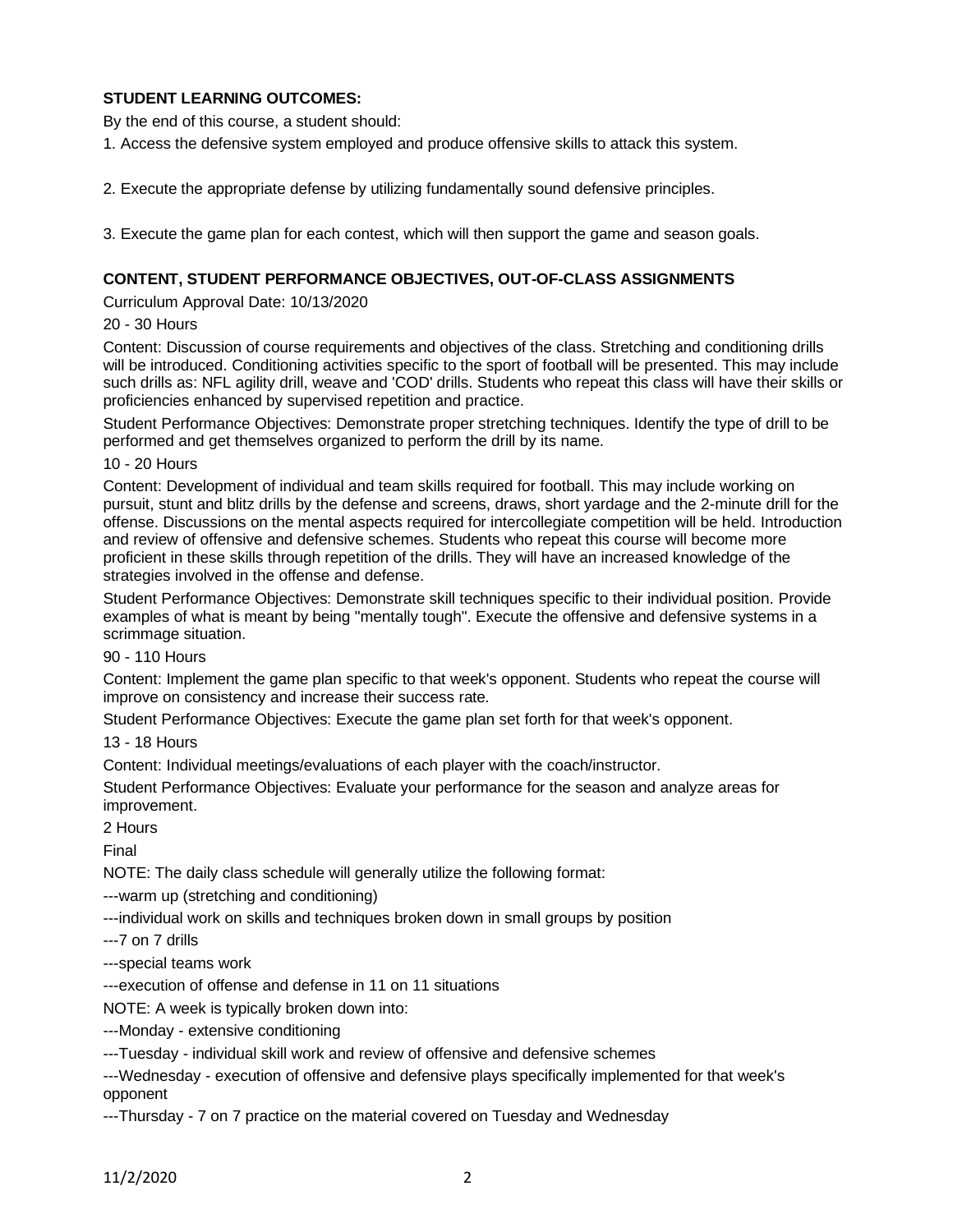---Friday - 'dress rehearsal' of that week's game plan ---Saturday - game day NOTE: Intercollegiate football at Gavilan College is conducted according to the regulations of the California Community College Athletic Association and under the supervision of the Northern California Football Association.

### **METHODS OF INSTRUCTION:**

Video, Demonstration, Discussion, Small Group Activities, 'Chalk Talks'

# **METHODS OF EVALUATION:**

Skill demonstrations Percent of total grade: 50.00 % Skill demonstrations: 40% - 60% Class performance Other methods of evaluation Percent of total grade: 50.00 % Other methods of evaluation: 40% - 60% Class participation required.

### **REPRESENTATIVE TEXTBOOKS:**

No textbook is required.